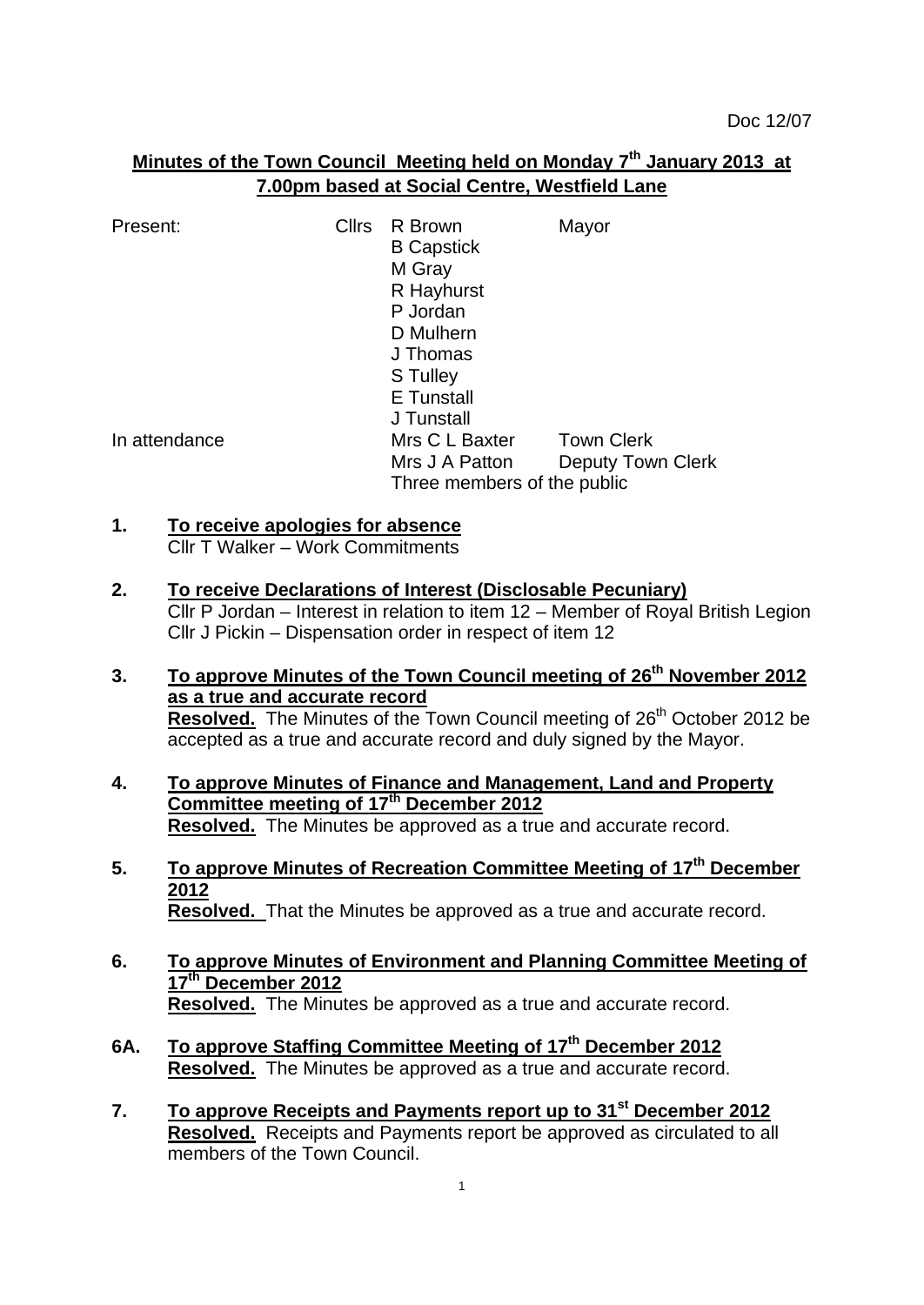- **8. To approve Accounts for payment up to 7 th January 2013 Resolved.** The accounts for payment were approved and cheques signed by Cllrs Hayhurst and Jordan in the sum of £32,143.83 (General Account) and £3,205.15 (Wages Account).
- **9. To approve Imprest report up to 31st December 2012 Resolved.** Imprest report be approved as circulated to all members of the Town Council.

### **10. To submit items of Correspondence (FIO)**

WMDC – Parish Councils and National Council Tax Benefit CAB – Outreach Service K Butler – Thank you letter on behalf of Neuroblastoma Charity SLCC – Parishes not be capped 2013-2014 Joint Burial Committee – Deferred Joint Committee Meeting YLCA – E-Information Bulletin week ending 14 December 2012 YLCA – E-Information Bulletin week ending 21 December 2012 YLCA – E-Information Bulletin week ending 4 January 2013

### **11. Request to rescind and vary Standing Order 1D – Public Participation at Council Meetings**

**Resolved.** The following members requested the rescission of Standing Order 1D : Councillors R Brown, B Capstick, M Gray, R Hayhurst, P Jordan, D Mulhern, J Thomas, S Tulley, E Tunstall and J Tunstall The Standing Order will now read as follows:

*Subject to standing order 1c above, members of the public will not make representations answer questions and give evidence in respect of any item of business included in the agenda, unless raised during public open session or with prior agreement with the Town Council, by writing to the Town Clerk at least 10 days before each meeting - All public participants must reside within the Parish of South Elmsall.*

### **12. Request for Financial Assistance – Royal British Legion – Field Trip to Eden Camp**

**Resolved.** Royal British Legion funding for 2012-2013 has exceeded £500.00. Request refused for this financial year.

**13. Members to consider correspondence circulated from NUM – Mr Ian Duncan Smith interview in relation to changes to online benefit forms Resolved.** The Town Council gives full support to NUM and will seek possibility of funding for additional Computers and technology.

### **14. Westfield Resource Centre – Updates**

### **a. South Elmsall Community Facilities Ltd**

The Company was officially formed on 5 November 2012. The Accounting period will run from 5 November 2012 to 30 November 2013.